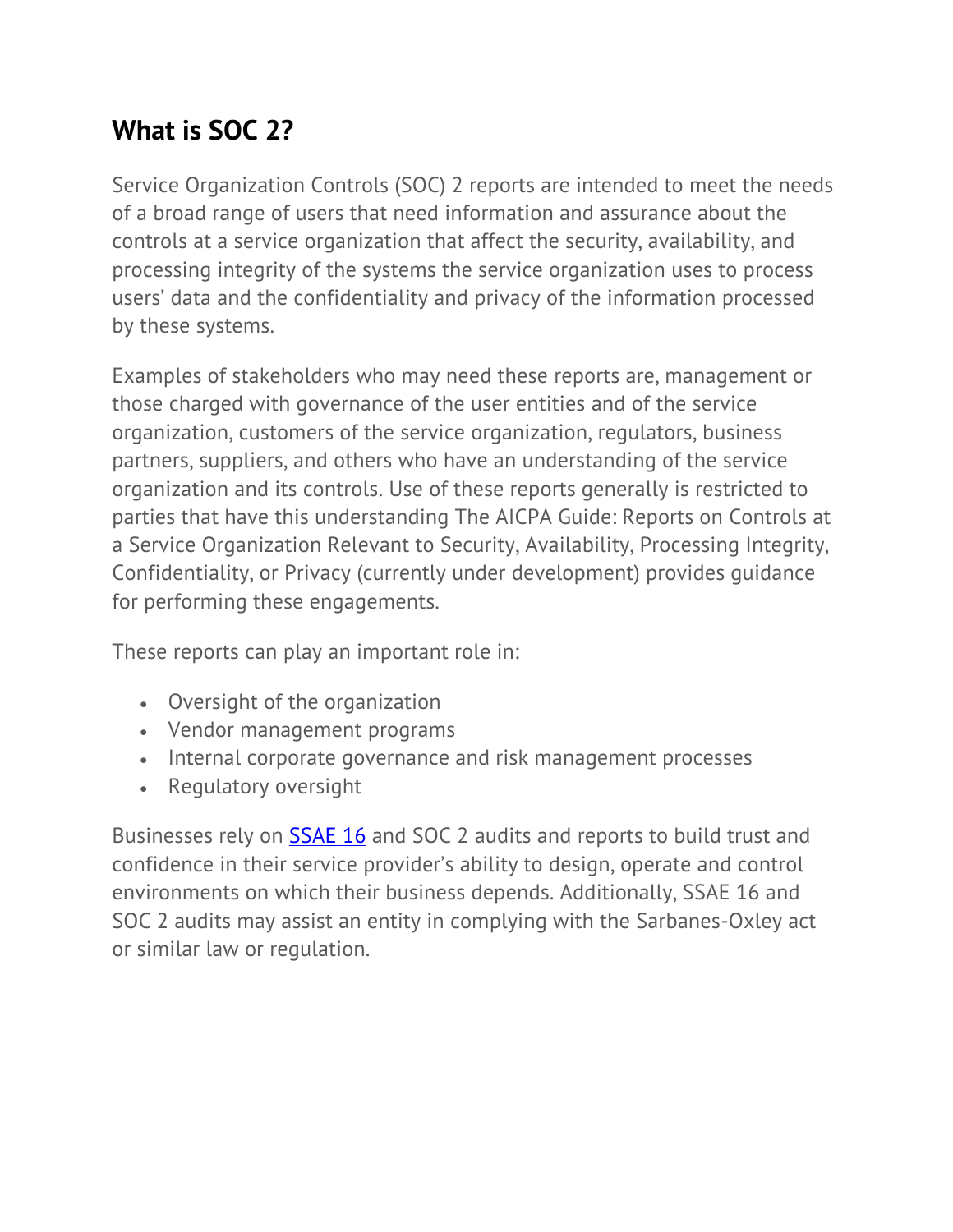## **What are SOC Reports?**

Service Organization Controls (SOC) Reports are prepared by an auditor in accordance with AICPA standards and are specifically intended to evaluate a service organizations controls. There are three SOC reports:

- **SSAE 16 SOC 1**: Report on Controls at a Service Organization Relevant to User Entities' Internal Control over Financial Reporting (commonly referred to as SSAE 16) and based on SSAE 16 standards.
	- o **Type 1**: report on the fairness of the presentation of management's description of the service organization's system and the suitability of the design of the controls to achieve the related control objectives included in the description throughout a specified period.
	- o **Type 2**: report on the fairness of the presentation of management's description of the service organization's system and the suitability of the design and operating effectiveness of the controls to achieve the related control objectives included in the description throughout a specified period.
- **SOC 2**: Report on Controls at a Service Organization Relevant to Security, Availability, Processing Integrity, Confidentiality or Privacy based on AICPA SOC 2 standards.
- **SOC 3**: Trust Services Report for Service Organizations.

Use of these reports is typically restricted to the management of the service organization, user entities, and user auditors.

## **How Do SSAE16 and SOC 2 Certifications Benefit Your Business?**

Businesses that use service organizations that have been audited for SSAE 16 and SOC 2 compliance should have a higher level of trust and confidence in that organizations controls and operational capabilities. Additionally, entity's that are being audited themselves for SSAE 16, SOC 2, Sarbanes-Oxley compliance or similar law or regulation will find it easier to comply with